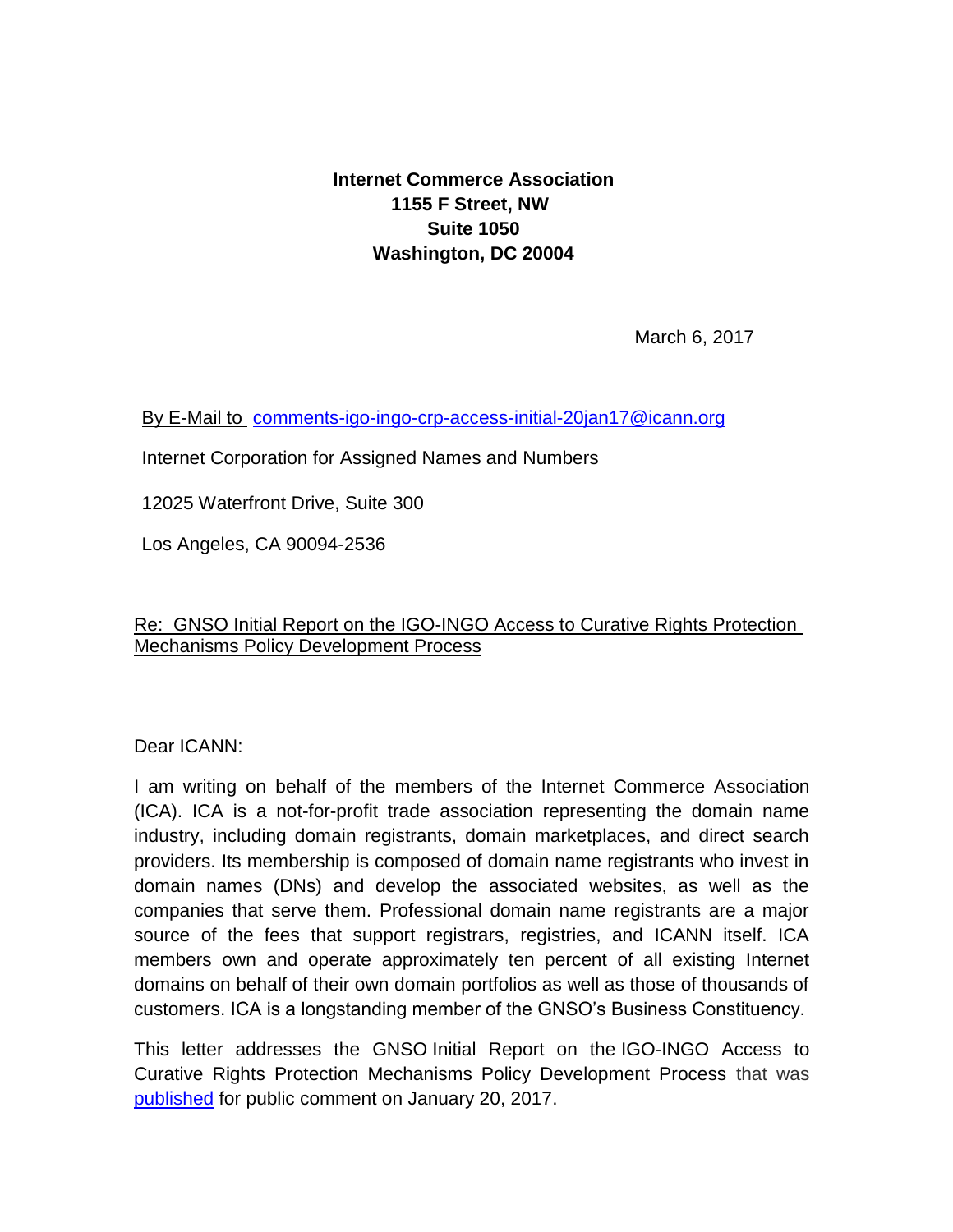#### **Executive Summary**

- **The WG Report is an exceptionally well-reasoned and documented treatment of a complex subject and should be accorded due respect.**
- **ICA supports all five recommendations made by the WG.**
- **ICA believes that Option 1 of Recommendation 4 – vitiating a DRP Decision adverse to the registrant when the registrant subsequently appeals to a court of mutual jurisdiction and the complainant IGO then successfully asserts immunity – is the only option consistent with ICANN's limited authority and remit.**
- **Selected portions of the Swaine legal memo forcefully buttress the WG's conclusions on critical matters.**
- **While ongoing facilitated discussions on IGO matters between the GNSO and GAC may assist in forging common understandings of the complex underlying legal and policy issues, only the GNSO has authority to issue final recommendations on IGO CRP matters. Such discussions therefore cannot be allowed to be converted into policy negotiations as that approach has no basis in ICANN's Bylaws and would set a very dangerous precedent.**

## **A Detailed and Well Documented Report**

At the outset we wish to commend the Working Group (WG) and its two Co-Chairs – ICA Counsel and Business Constituency (BC) Councilor Philip Corwin, and former Intellectual Property Constituency (IPC) Councilor Petter Rindforth – for their steadfast dedication and care in developing this Initial Report on a highly complex subject. The report is more than one hundred pages in length and contains more than two hundred footnotes, demonstrating its depth of detail and the prodigious documentation that underlies and supports it.

When the WG realized that it could not make reasoned decisions in regard to whether the scope of judicial immunity in domain related disputes was as broad as claimed by some IGOs it halted its work and sought out expert advice from a highly regarded expert in International law, Professor Edward Swaine of the George Washington University law School. While this Initial Report is of course subject to potential revision and refinement based upon the comments it elicits, its conclusions should not be revised absent compelling reasons for doing so.

## **Support for its Five Recommendations**

In the Initial Report, the WG has laid out five specific recommendations. The ICA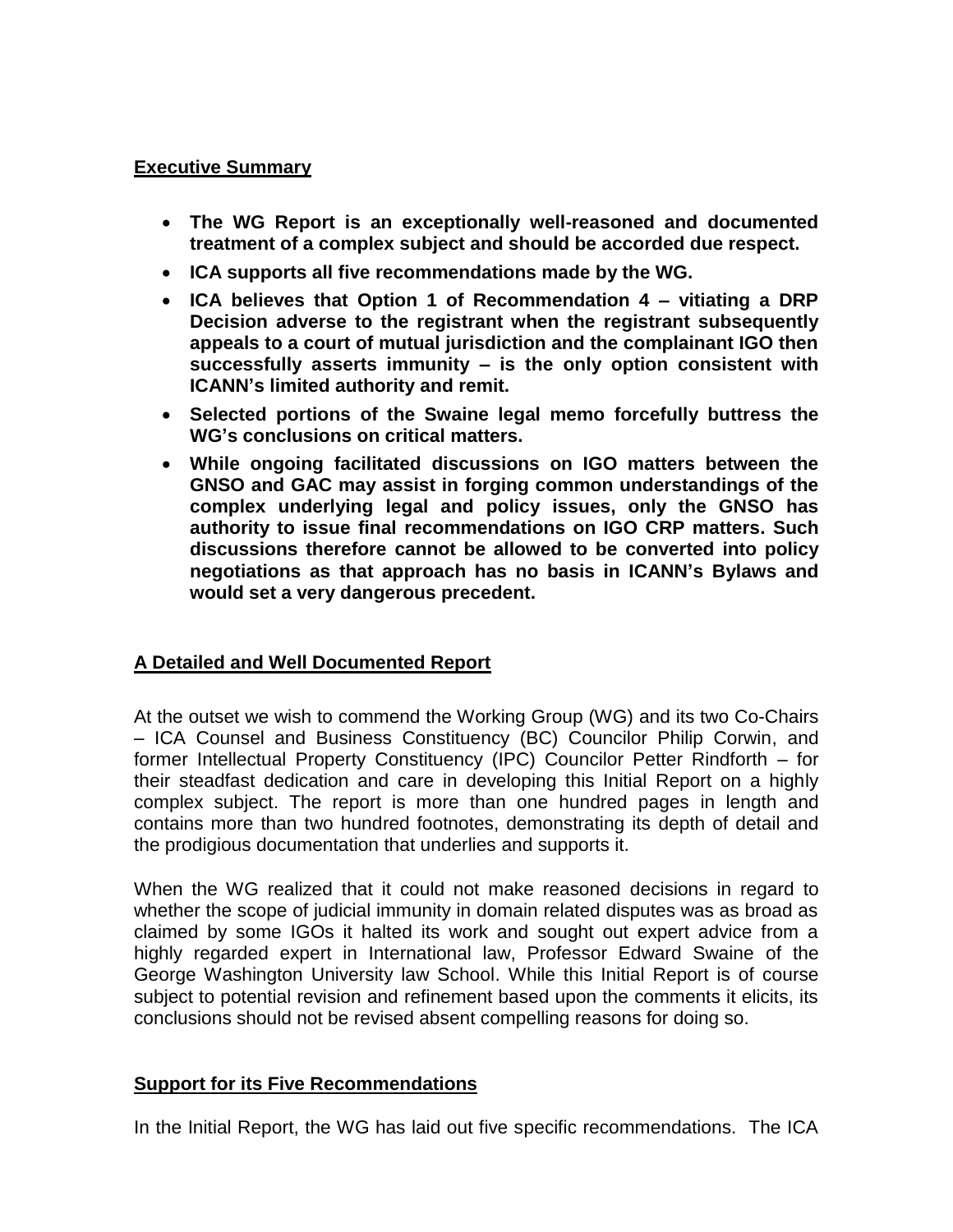supports all five of the recommendations, particularly because they recommend necessary adjustments and enhancements of existing UDRP and URS practice that will enable IGOs and INGOs to more readily access these existing expedited and low-cost curative rights mechanisms to effectively respond to misuse of their names and acronyms in the DNS. Such an incremental approach is preferable when compared to the uncertainty and implementation-related difficulty of the alternative of developing a completely separate set of curative rights mechanism that would only be used by a small number of IGOs.

Creating additional rights protection schemes that apply to only an extremely small subset of Internet users is impractical and would only be justified if the mutual jurisdiction appeals clause of current DRPs would always offend the degree of judicial immunity that is generally recognized for IGOs. However, based upon the input of its legal expert, the WG properly concluded that there is no such universal absolute immunity for IGOs in domain-related disputes, and that the proper forum for adjudicating an IGO's immunity claim is a national court.

This cautious approach is consistent with the principle that, while ICANN policies should recognize and respect existing law, ICANN has no authority to grant legal rights that go beyond contemporary law. A California non-profit corporation's attempt to deprive domain registrants of their statutory right to judicial process might well be spurned by many national courts, and would also run afoul of many national laws prohibiting involuntary dispute arbitration that deny access to court.

Further, given the demonstrated lack of quality control, consistency, and predictability in UDRP determinations it would be fundamentally unfair to attempt to bar the owner of a valuable domain who believes that a UDRP or URS has been wrongly decided from seeking truly independent de novo judicial review. The fact that the IGO's preferred alternative, "appeal" to another non-judicial DRP provider, might well result in a rehearing by WIPO – an UN-affiliated IGO – would inevitably raise questions about whether it was an impartial and balanced forum or one disposed to favor its IGO brethren. Likewise, as both the UDRP and URS are supplements to and not substitutes for litigation, ICANN policy should never seek to deny the citizens of any jurisdiction access to courts in order to adjudicate their statutory rights unless such a result is required by other clear and universally recognized preemptive legal principles.

The specific WG recommendations that we support are:

- 1. **Making no changes to the UDRP or URS to accommodate INGOs.** INGOs are nongovernmental, private organizations and as such have no claim to any jurisdictional immunity; they presently enjoy ready access to the UDRP and URS to protect their trademarked names and acronyms. After the WG reached its preliminary conclusion on this matter it requested a change in its Charter to eliminate the reference to INGOs, and the GNSO Council subsequently approved that narrowing.
- 2. **Allowing an IGO to base its standing to file a UDRP or URS on either trademark rights, the same basis as for any other party, or in the**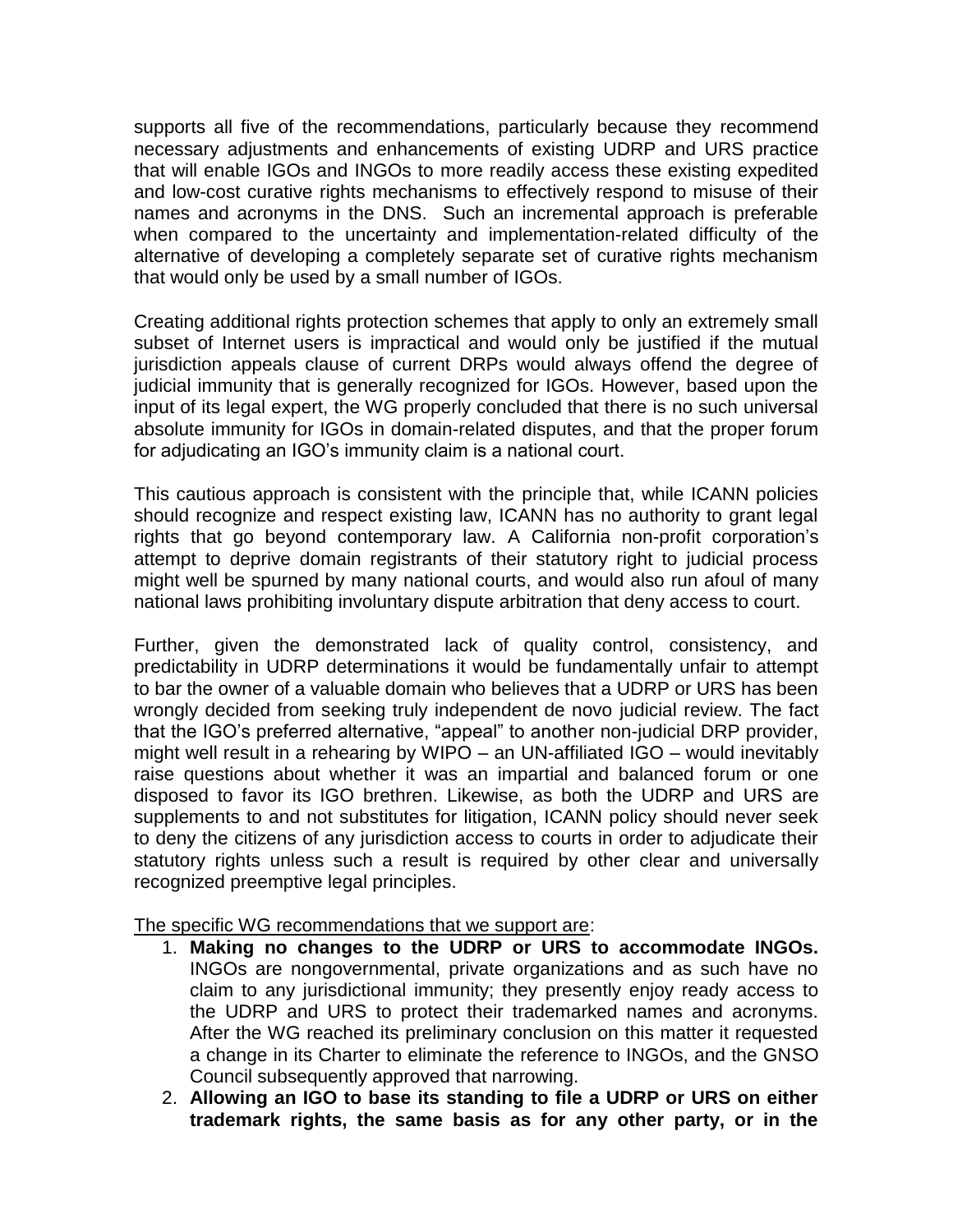**alternative upon demonstration that it has complied with the simple communication and notification to WIPO prerequisite for gaining the protections for its names and acronyms in national trademark law systems in accordance with Article 6ter of the Paris Convention.** This recommendation eliminates the need for IGOs to trademark their names and acronyms as a prerequisite for seeking UDRP/URS protection. More importantly, the list of IGOs that have asserted their Article 6ter rights is broader than the list of IGOs for which the GAC has sought access to CRP, so this recommendation offers access to CRP for an expanded group of IGOs. Finally, we note that Article 6ter protections are recognized not only by all nations that have signed the Paris Convention but also by all members of the World Trade Organization (WTO); these two groups comprise the vast majority of national governments.

- 3. **While not recommending any specific changes to the substantive grounds under the UDRP or URS upon which a complainant may file and succeed on a claim against a respondent, the WG nonetheless recommended that UDRP and URS panelists should take into account the limitation enshrined in Article 6***ter* **(1) (c) of the Paris Convention in determining whether a registrant against whom an IGO has filed a complaint registered and used the domain name in bad faith.** In other words, if the panel determined that a registrant was using an IGO's abbreviations and names in such manner as to mislead the public as to the existence of a connection between the user and the organization, that would constitute evidence of bad faith use of the domain. This recommendation will align the scope of Article 6ter protections with its use as a basis for IGO standing.
- **4. Clarifying that an IGO may avoid any concession on the matter of jurisdictional immunity by electing to file a UDRP or URS through an assignee, agent or licensee.** This clarification greatly respects the views of some IGOs in regard to the question of immunity. This recommendation also properly states that, in the rare circumstance in which a losing registrant elects to exercise its legal right to appeal to a court of mutual jurisdiction under applicable statutory law, any claims of jurisdictional immunity made by an IGO in respect of a particular jurisdiction will be determined by the applicable laws of that jurisdiction. Given that the determination of an immunity claim will depend on a wide variety of factors - - including the applicable laws of that jurisdiction, the treaty or charter basis of the IGO, the accepted analytical approach exercised by the jurisdiction's courts, and the particular facts and circumstances of the matter in dispute - determination of the immunity claim by the court is the only responsible way to proceed, as it would be impossible and improper for ICANN to assert a blanket rule that predetermines the outcome for every IGO in every potential domain-related dispute. **(In regard to what should occur when an IGO successfully asserts its immunity claim we prefer Option 1, as discussed in more detail below).**
- 5. **In regard to GAC advice concerning alleviation of the cost burden upon IGOs that seek to utilize the UDRP or URS, the WG correctly**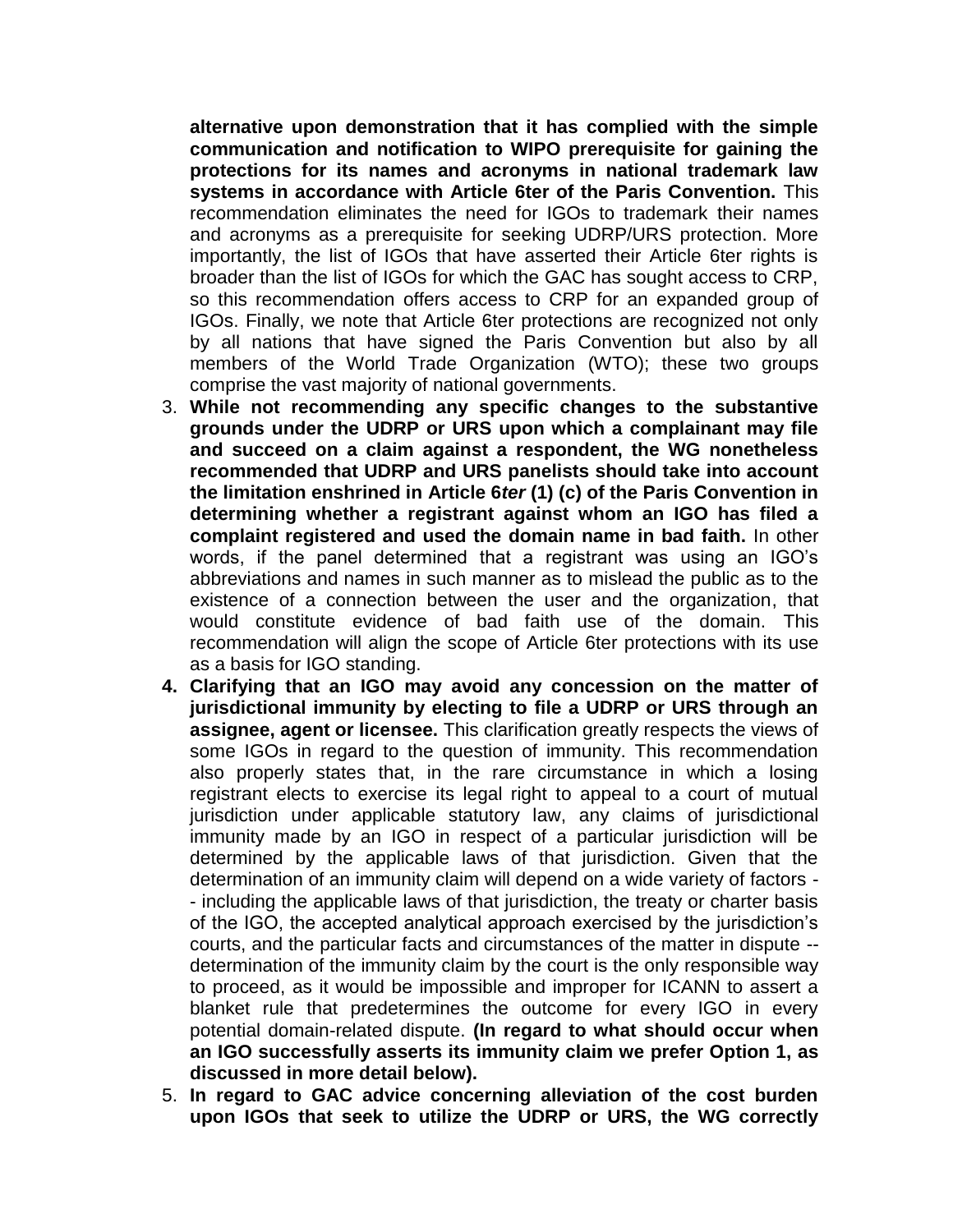**determined that the propriety and creation of any subsidy mechanism for IGOs was beyond the scope of its Charter and the GNSO's authority relating to budgetary matters.** Therefore, it properly recommended that ICANN as corporate entity should investigate the feasibility of providing IGOs and INGOs with access to the UDRP and URS at no or nominal cost when such financial support was justified.

ICA acknowledges that IGOs generally and the "Small Group" in particular have placed significant emphasis on the jurisdictional immunity issue in seeking creation of new and wholly separate curative rights processes that would deny registrants any appeal right to a national court with proper jurisdiction. However, given that the WG's legal expert provided no substantial support for such sweeping immunity claims, we firmly believe that any solutions relating to this issue can be adequately addressed through narrow enhancements to the existing mechanisms rather than through the unjustified creation of wholly new proceedings and related assertions of unsupported legal principles. Overall, we believe that the WG recommendations will provide IGOs with ready access to the existing low-cost and expedited alternatives to litigation embodied in the UDRP and URS, and that their adoption will substantially enhance the ability of IGOs to protect their names and acronyms in the DNS.

As noted above, ICA is generally supportive of the attempts made by recommendation 4 to seek an acceptable resolution to the jurisdictional assertions of IGOs within the context of contemporary international law. In those rare instances in which a losing registrant seeks judicial appeal and the IGO subsequently successfully asserts its immunity to the court's jurisdiction, our preference is for Option 1 as set forth in recommendation 4:

**Where an IGO succeeds in asserting its claim of jurisdictional immunity in a court of mutual jurisdiction15, the WG recommends that in that case:** 

*Option 1 - the decision rendered against the registrant in the predecessor UDRP or URS shall be vitiated*

Our rationale in favor of this option is that the UDRP and URS are convenient, expedited, and lower cost supplements to available judicial process, not preemptive substitutes, and that ICANN has no authority to require a non-judicial appeal and thereby strip domain registrants of those legal rights they may possess under relevant national law. Further, our members' overall experience with the UDRP is that panel decisions can be seriously flawed -- and it is precisely in those instances where the registrant believes that panel error has occurred and the loss of a valuable or functionally important domain is imminent that availability of independent, de novo judicial review is most critically required. Given the cost of litigation, such registrant appeals will likely be rare and reserved only for the most egregious mistakes in judgment by UDRP or URS panelists.

#### **Successful assertion of an immunity defense by an IGO in such an appeal would essentially deprive the registrant of the opportunity for independent**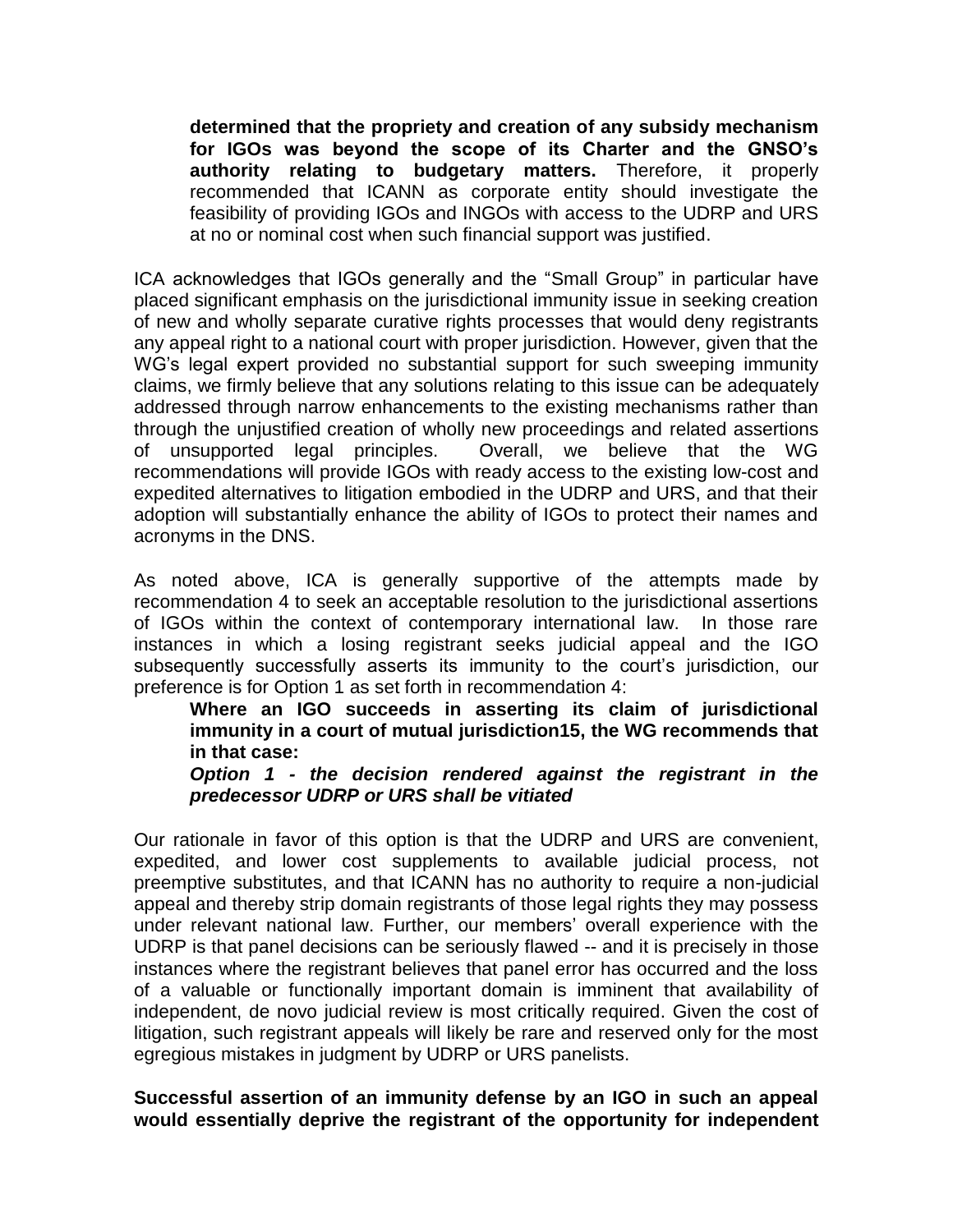**judicial appeal. In that circumstance, the UDRP/URS would no longer be a supplement to relevant law but a preemptive substitute for it. Such a result would go far beyond ICANN's authority, remit and mandate. Therefore, if the IGO succeeds in its immunity claim and thereby effectively strips the registrant of its only meaningful opportunity for appeal, the predecessor UDRP should be vitiated and the situation should return to the status quo ante.**

We have two final observations on this matter:

- **First, if ICANN were to pursue Option 2 and require arbitration in situations when an IGO successfully asserted immunity against a registrant appeal, then that Option should be amended to bar an IGO from seeking judicial review when it loses the initial DRP.** As Prof. Swaine observed, "Allowing an IGO that prevailed in the UDRP process to avoid its waiver and rest on the UDRP result by invoking immunity, while allowing it to waive that immunity by initiating judicial proceedings in the event it has lost to a domain-name registrant, will likely be perceived as asymmetrical and problematic".
- **Second, if the WG should decide that Option 2 is preferable, then WIPO should be barred from being the appeals arbitration forum, as well as any other UN-affiliated or non-affiliated entity that is itself an IGO.** Allowing such an entity to preside over an appeal brought by a fellow IGO would inevitably create an appearance, and might well encompass the reality, of bias against the registrant appellant.

## **Important Points in the Swaine Memo**

As noted previously, the WG is to be commended for its prudent decision to halt its work until it could receive expert legal advice on the critical issue of the consensus and contemporary international law view regarding the degree of immunity that an IGO would receive if it asserted such defense in a judicial forum in regard to a domain-related dispute. Clearly, if the consensus view was that the vast majority of jurisdictions would accord such immunity then the WG would have been remiss in not considering the Small Group suggestion that a separate DRP system, or at least a non-judicial appeals mechanism, be considered.

However, the answer rendered by Prof. Swaine on whether an IGO could successfully assert immunity in a domain dispute was, essentially, "It depends" – and that dependency is on a wide variety of factors that cannot be foreseen or predicted in advance.

To be precise, he wrote:

*The first is whether, in principle, an IGO would enjoy immunity from judicial process with respect to name-related rights it might assert in*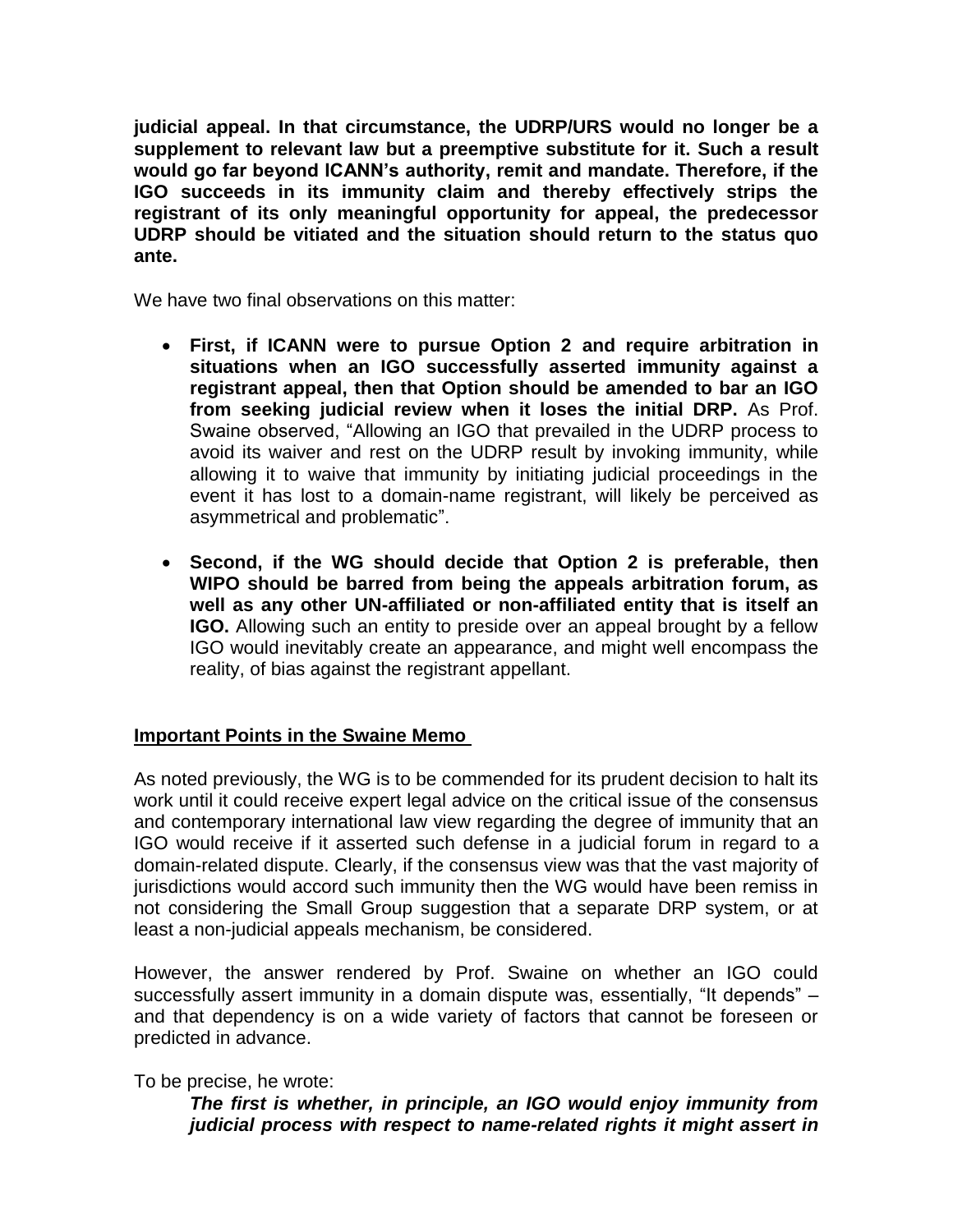*the UDRP proceedings. The answer depends on whether jurisdiction in which the case arises would apply an absolute, functional, or restrictive immunity approach to the IGO in question. That may be hard to predict." (pp.66-67; emphasis added)*

Another part of his memo states:

*"A recent expert survey concluded that "it cannot be said that 'there is 'a general practice accepted as law' establishing a customary rule of immunity" and that "it would be difficult to conclude that any such rule exists." Not insignificantly, even those cases recognizing a customary international law basis for immunity appear to differ on its extent. Regardless, as a practical matter, a dispute about IGO immunity may arise in a court inclined to resolve it based on customary international law as that court perceives it". (p. 76; emphasis added)*

Given that response it would be impermissible for ICANN to presume that IGOs would receive such immunity in all or even a substantial majority of such domain disputes, and on that presumption create a DRP system that would attempt to deny domain registrants their statutory access to courts with relevant jurisdiction, and thereby compel them to accept arbitration as the sole avenue of appeal. In doing so, ICANN would be ignoring the manifest uncertainty of how a given immunity claim might be treated by a court and attempting to substitute its own sweeping judgment regarding all potential cases for that of a national legal forum dealing with the facts and circumstances of one particular case. Such action by ICANN would have no basis in law and would set a dangerous precedent for an assertion of legislative-type powers that are far beyond ICANN's remit, mission, and authority.

The Swaine memo also makes two additional points that were both critical in the reasoning of the WG as well as to our own comments. In regard to the choice between Options 1 and 2 for Recommendation 4, we note his observation that:

*"Allowing an IGO that prevailed in the UDRP process to avoid its waiver and rest on the UDRP result by invoking immunity, while allowing it to waive that immunity by initiating judicial proceedings in the event it has lost to a domain-name registrant, will likely be perceived as asymmetrical and problematic. In addition, leaving resolution to the truncated UDRP process may be resisted. There is broad acceptance of a principle, expressed in some treaties and governing instruments, according to which IGOs should waive immunity in the absence of any sufficient alternative". (p.87-88; emphasis added)*

Additionally, while the WG has graciously recommended that an IGO be permitted to file a DRP action via an agent, assignee, or licensee to avoid having to directly agree to a mutual jurisdiction clause and thereby waive its immunity upon initiation of the DRP action, the memo makes clear that requesting such waiver in a process designed to be an alternative to litigation – which would be the only alternative if the UDRP and URS did not exist – would not violate an IGO's immunity regardless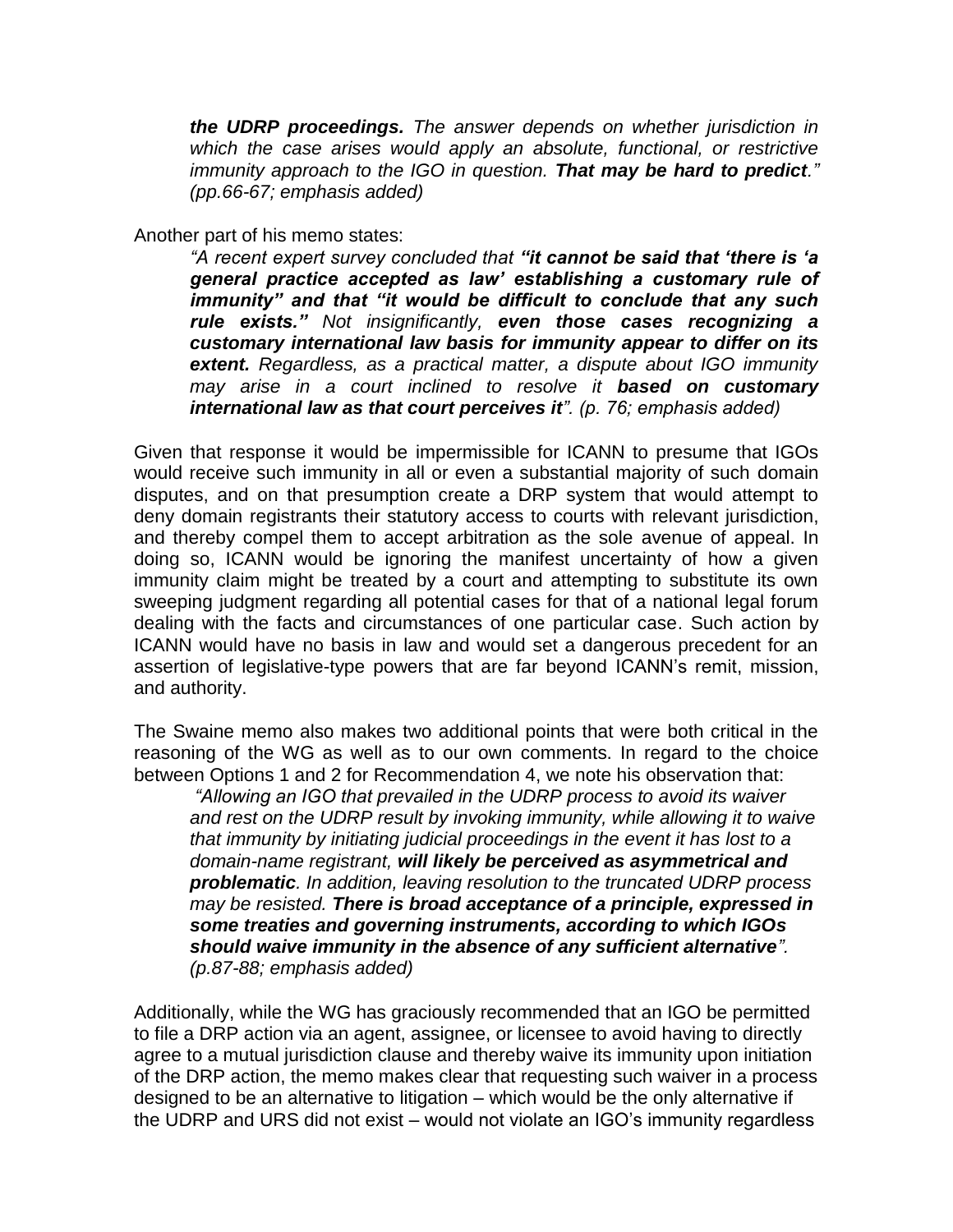of its strength or breadth:

*Accordingly, as a purely legal matter, it seems unlikely that the Mutual Jurisdiction concession establishes or occasions a violation of IGO immunity. And as explored further below, it may seem more appropriate to force an IGO to abide by a judicial process, given that it has elected to initiate UDRP proceedings, than to force a domain-name registrant to accept any alternative". (p.89; emphasis added)*

# **GNSO Primacy in Setting gTLD Policy**

Although the GNSO Working Group put forth this Initial Report for public comment, we also feel compelled to comment on certain procedural concerns related to this matter.

ICANN's Bylaws make clear that the GNSO is the sole gTLD policy development body for ICANN. ICANN policy staff support but do not direct the path and conclusions of GNSO-Chartered WGs. The GNSO Council considers a WG's final report and recommendations and then forwards those it approves to the ICANN Board for final action. The Governmental Advisory Committee (GAC) has the ability to provide whatever advice it wishes to the Board concerning such recommendations, and the Board is required to respond if the GAC provides consensus (essentially unanimous) advice.

But the GNSO has the primary policy recommendation role, and the GAC only a secondary and responsive advisory role. (Noting that we approve of ongoing efforts to better integrate GAC members into the GNSO's Policy Development Process (PDP) as a means of taking government views into account and reducing the likelihood of subsequent broad disagreement between the GNSO and GAC. It is unfortunate that GAC members and IGOs chose not to engage with this WG on a broad basis, and instead sought to achieve contrary results through engagement with the Board in a manner that is inconsistent with the Bylaws.)

**While these proper roles are clearly evident from review of ICANN's Bylaws, ICA is aware of and remains concerned that ICANN's Board, in conjunction with the GAC and the IGO "small group", has engaged in non-transparent meetings relating to IGO policy issues in gTLDs for the past two years absent GNSO participation. More disturbingly, those discussions related not only to the matter of permanent protections for IGO names and acronyms in new gTLDs, which has been the subject of conflicting GNSO recommendations and GAC advice for some time, but also to the CRP issues that are the focus of the ongoing WG that produced the Initial Report we are presently commenting upon.** 

Those discussions did not reach any consensus agreement, and last October the Board forwarded the IGO "small group" recommendations (contained in Annex F of the Initial Report) for GNSO consideration absent any formal Board endorsement.